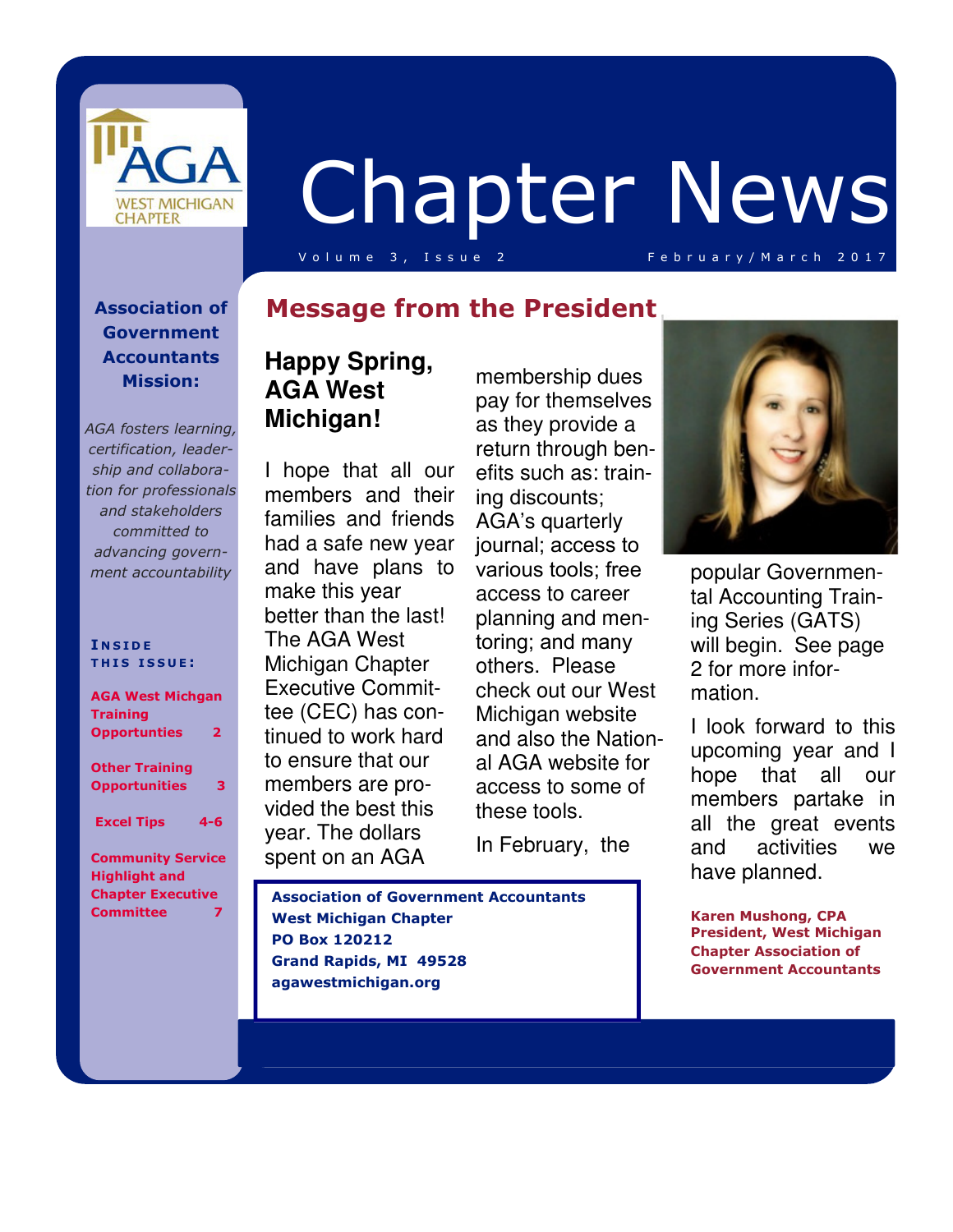

## Training Opportunities

**Page 2** 

**Volume 3, Issue 2** 

## **Local Training Opportunities**

#### **Planned Future Events by AGA West Michigan**

#### • **Governmental Accounting Training Series (GATS)**:

**March 21, 2017 Level 2—Digging Deeper:** GAAP Hierarchy, Intermediate Accounting/Reporting, Federal Cost Principles, the Yellow Book, Effective Audit Committees, Fraud Risk, Citizen Centric Reporting

8 Hours of CPE each!

**April 18, 2017 Level 3—Advanced Topics:** GASB Codification, Footnote Disclosures, Elements of a CAFR, Sub recipient Monitoring, Indirect Cost rates, Fraud Case Studies, Avoiding Common Control Deficiencies, AGA's Thought Leadership Library

- **April 25, 2017—Webinar—**GASB 74 -OPEB Implementation & GASB 84—Fiduciary Activities
- **July 25, 2017 Webinar**—2017 Single Audit Update
- **October 24, 2017—Webinar**—Topic TBD





*Did you know? AGA West Michigan provides study materials for the CGFM exam that members may borrow free of charge? Please contact education@agawestmichigan.org for more information.* 

**Register at http://www.agawestmichigan.org/home/events**

The Association of **Government Accountants** is a 15,000-member professional organization devoted to meeting the professional development, education, networking, and certification needs of its members.

AGA represents government financial managers working in local, state and federal governments as well as the private sector and academia.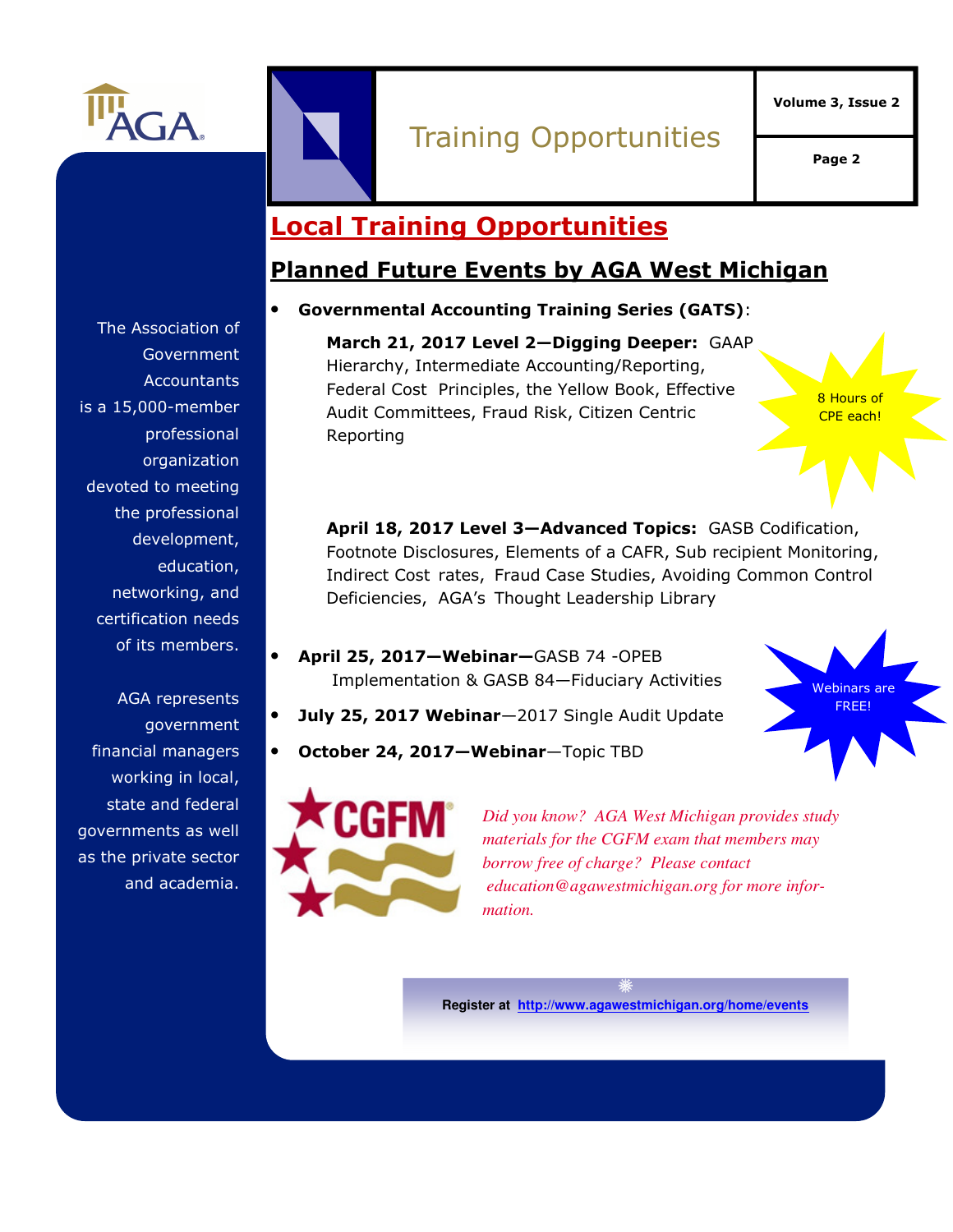

**Page 3** 

## **Collaborating to keep you**

#### **informed!**

AGA West Michigan and the Michigan Government Finance Officers Association (MGFOA) are partnering to inform memberships of both organizations on upcoming conferences, seminars, and webinars offered.



#### **Planned Future Events by MGFOA**

- March 30, 2017-Introduction to Public Finance
	- **March 31, 2017**  Spring Seminar—Kellogg Center, East Lansing, Michigan

**View MGFOA Event Calendar: http://www.migfoa.org/MGFOA/?p=calendar** 

## **National Training Opportunities**



Uniform Guidance: Doing Things Differently **March 8, 2017** 

Webinar | 2-3:50 p.m. ET | 2 CPEs



## Become a CGFM!

March 15, 2017 Webinar | 2-3 p.m. ET | FREE

April 12, 2017

Webinar | 2-3:50 p.m. ET | 2 CPEs

**Register at https://www.agacgfm.org/home.aspx**

The Association seeks to advance government accountability at all levels of government through its Certified Government Financial Manager (CGFM) Program, which has recognized more than 13,000 individuals for their unique skills and experience.

To learn more about the Association, its many programs, or any of its 90 chapters, visit us online at www.agacgfm.org.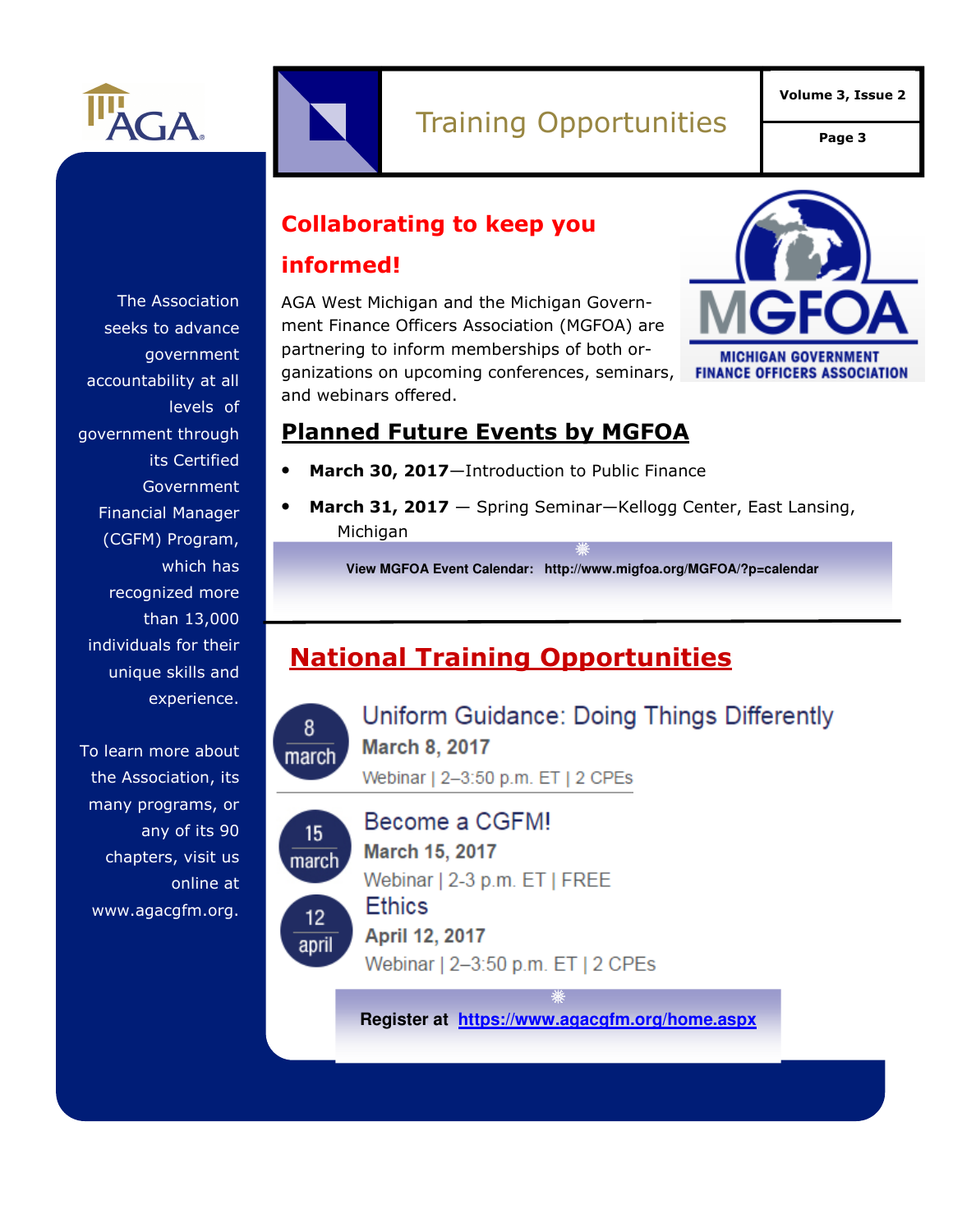

#### **Enhancing the ability of the VLOOKUP function: Using Excel's INDIRECT function**

Using the Excel Indirect function, we can keep all of the months of data together in the same file and reference individual sheets for a combining report. As an example, we can look at the annual State of Michigan filing for Sales and Withholding Tax. Presumably, you would need to file something every month, and you would keep each month on a separate tab in the same file so your tabs at the bottom of the worksheet look something like this:

| 103            |  |                                                        |
|----------------|--|--------------------------------------------------------|
| 1 <sub>0</sub> |  |                                                        |
|                |  | $H \leftrightarrow H$ annual December November October |
|                |  |                                                        |

|    | 2016 Michigan Annual Sales Tax & Withholding Filing |           |             |          |  |  |  |
|----|-----------------------------------------------------|-----------|-------------|----------|--|--|--|
| J  |                                                     |           |             |          |  |  |  |
|    | By Month                                            | Sales Tax | <b>SITW</b> | Total    |  |  |  |
|    | 2 Payments                                          |           |             |          |  |  |  |
| 3  | January                                             | 55.16     | 3.503.06    | 3.558.22 |  |  |  |
|    | 4 February                                          | 54.89     | 3,354.03    | 3.408.92 |  |  |  |
|    | 5 March                                             | 42.67     | 3.531.76    | 3.574.43 |  |  |  |
| 3. | April                                               | 72.33     | 3.255.26    | 3.327.59 |  |  |  |
|    |                                                     |           |             |          |  |  |  |

When you do your annual return, you will want to add up all your monthly returns to ensure the amount remitted ties to the total amount of the liability on your annual filing. So, you set up a tallying worksheet similar to the image on the left.

Instead of keying in all the values you can use the VLOOKUP function we discussed in the previous newsletter, but you would have to create a different VLOOKUP statement for each month since each month is on a separate tab.

However, there is an easier way using Excel's INDIRECT function. Used in conjunction with the VLOOKUP Statement you can create the formula once and copy it to the other cells, and it will look at the tab referenced in the formula.

| <mark>窗口ほ</mark> っ ॰ ॰ ⊞ <u>७ · ᄈ ♂ 国は障 › 남 ¤ ⊜  ▼</u> In the example below, a formula is |                 |           |             |                                                     |                   |                                         |
|-------------------------------------------------------------------------------------------|-----------------|-----------|-------------|-----------------------------------------------------|-------------------|-----------------------------------------|
|                                                                                           | E46             |           | ۰           | $f_x$                                               | $=$ VLOOKUP("mont |                                         |
|                                                                                           | D               | Е         | F           | G                                                   | Н                 | used to identify which tab Excel should |
|                                                                                           |                 |           |             | 2016 Michigan Annual Sales Tax & Withholding Filing |                   | look at for the requested data.         |
| 40                                                                                        |                 |           |             |                                                     |                   |                                         |
| 41                                                                                        | <b>By Month</b> | Sales Tax | <b>SITW</b> | Total                                               |                   |                                         |
| 42                                                                                        | Payments        |           |             |                                                     |                   |                                         |
| 43                                                                                        | January         | 55.16     | 3,503.06    | 3,558.22                                            |                   |                                         |
|                                                                                           | 44 February     | 54.89     | 3.354.03    | 3,408.92                                            |                   |                                         |
|                                                                                           | 45 March        | 42.67     | 3.531.76    | 3,574.43                                            |                   |                                         |
|                                                                                           | 46 April        | 72.33     | 3,255.26    | 3,327.59                                            |                   |                                         |
|                                                                                           | 47 May          | 91.06     | 3 926 36    | 4 017 42                                            |                   |                                         |
|                                                                                           |                 |           |             |                                                     |                   |                                         |

Here is the actual formula:

=VLOOKUP("monthly total",INDIRECT(D46&"!\$A:\$E"),5,FALSE)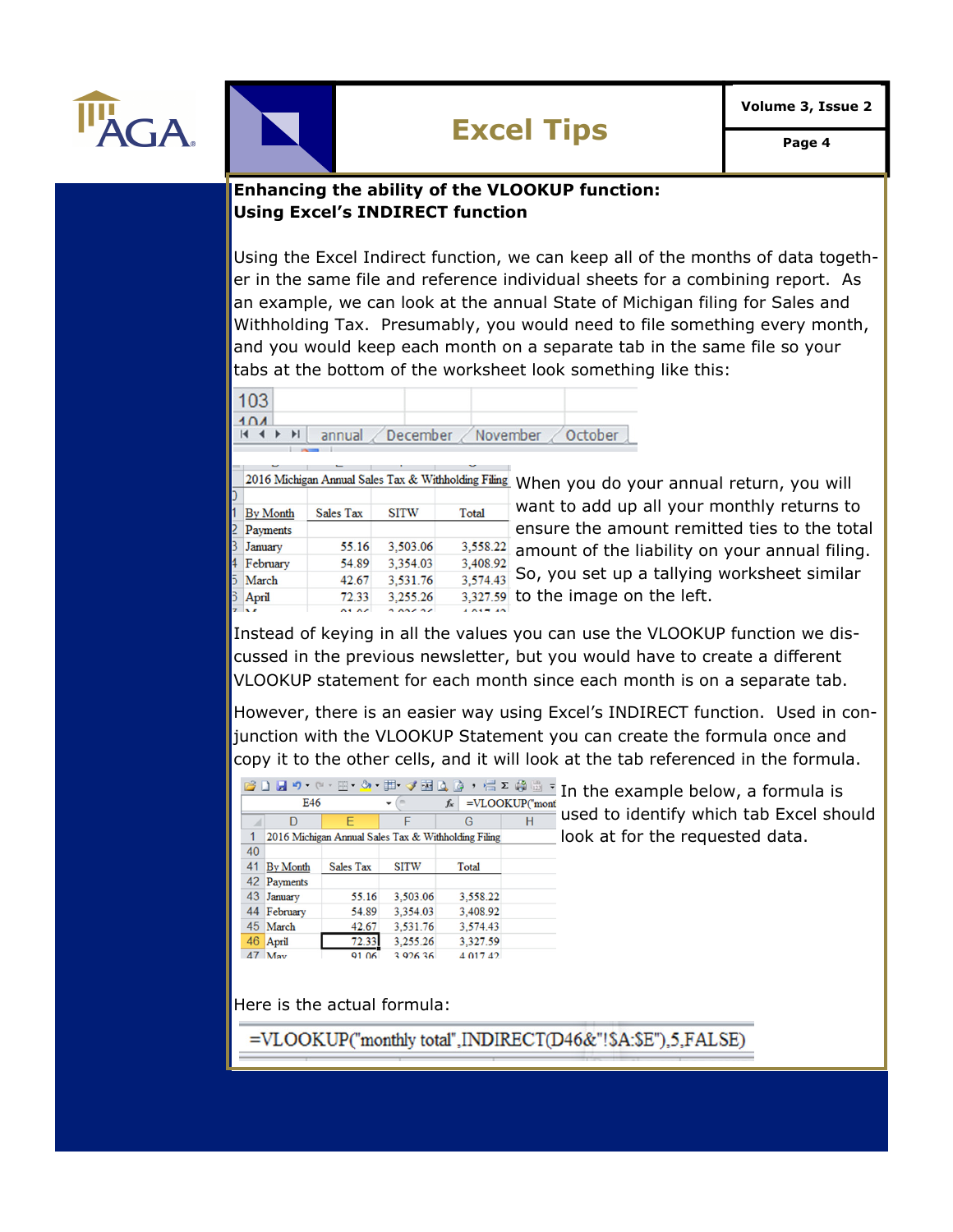



**Volume 3, Issue 2**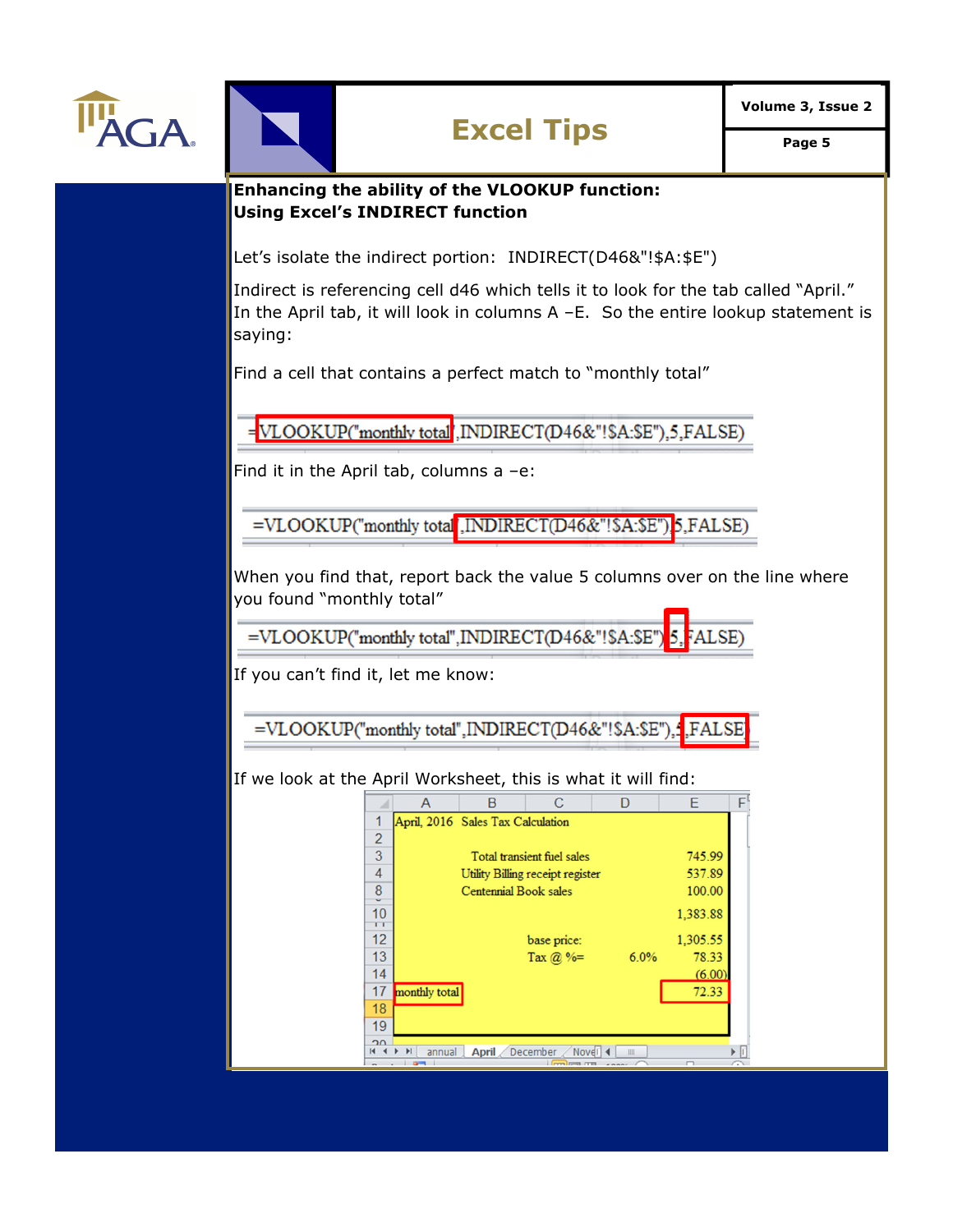



#### **Enhancing the ability of the VLOOKUP function: Using Excel's INDIRECT function (continued)**

It's going to look in columns A-E (highlighted in yellow), find where it says "monthly total" which is row 17, then go over 5 columns to column E and report back that value, \$72.33.

After ensuring that the range in the formula is anchored with dollar signs (\$A:\$E), just copy the formula down, and the numbers will update automatically.

The Vlookup with Indirect combination has a variety of applications. Basically, anytime you have a spreadsheet with a summary tab, you will be sure to find the combination helpful.

*Do you have a topic idea for the Excel Tips section of the Newsletter? We'd love to hear from you. Email us at: newsletter@agawestmichigan.org* 

#### **Did you know?**

• Our Chapter invites local college students to attend Chapter events free of charge. Two "student scholarships" are offered for each local event on a first-come, first-served basis.



**Like us on Facebook to learn about chapter events, links to helpful sites and job opportunities**